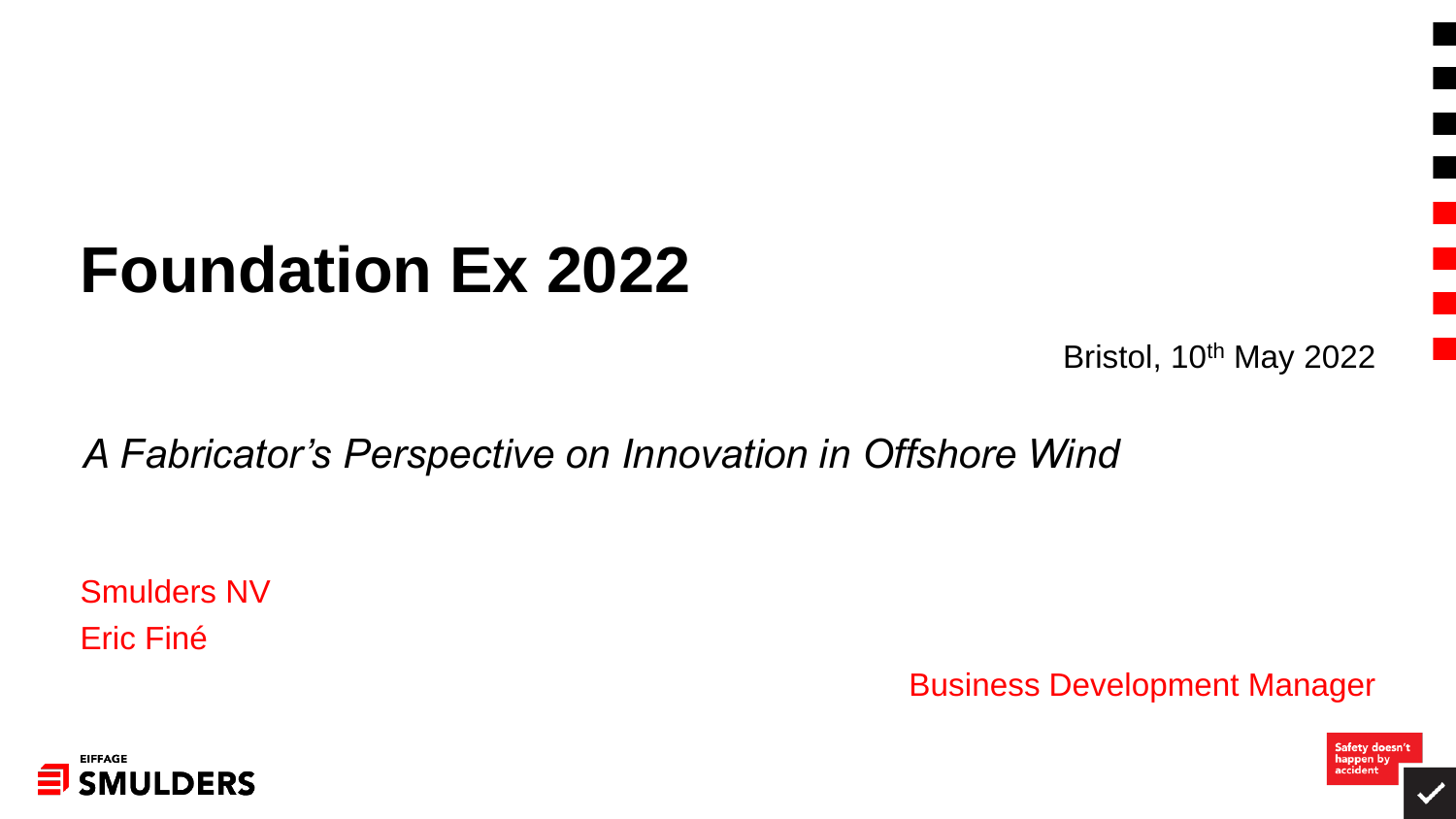#### **Smulders in Offshore Wind**





**AC Substations / DC Convertor Stations / TPs / Jackets / Towers / Tidal Energy**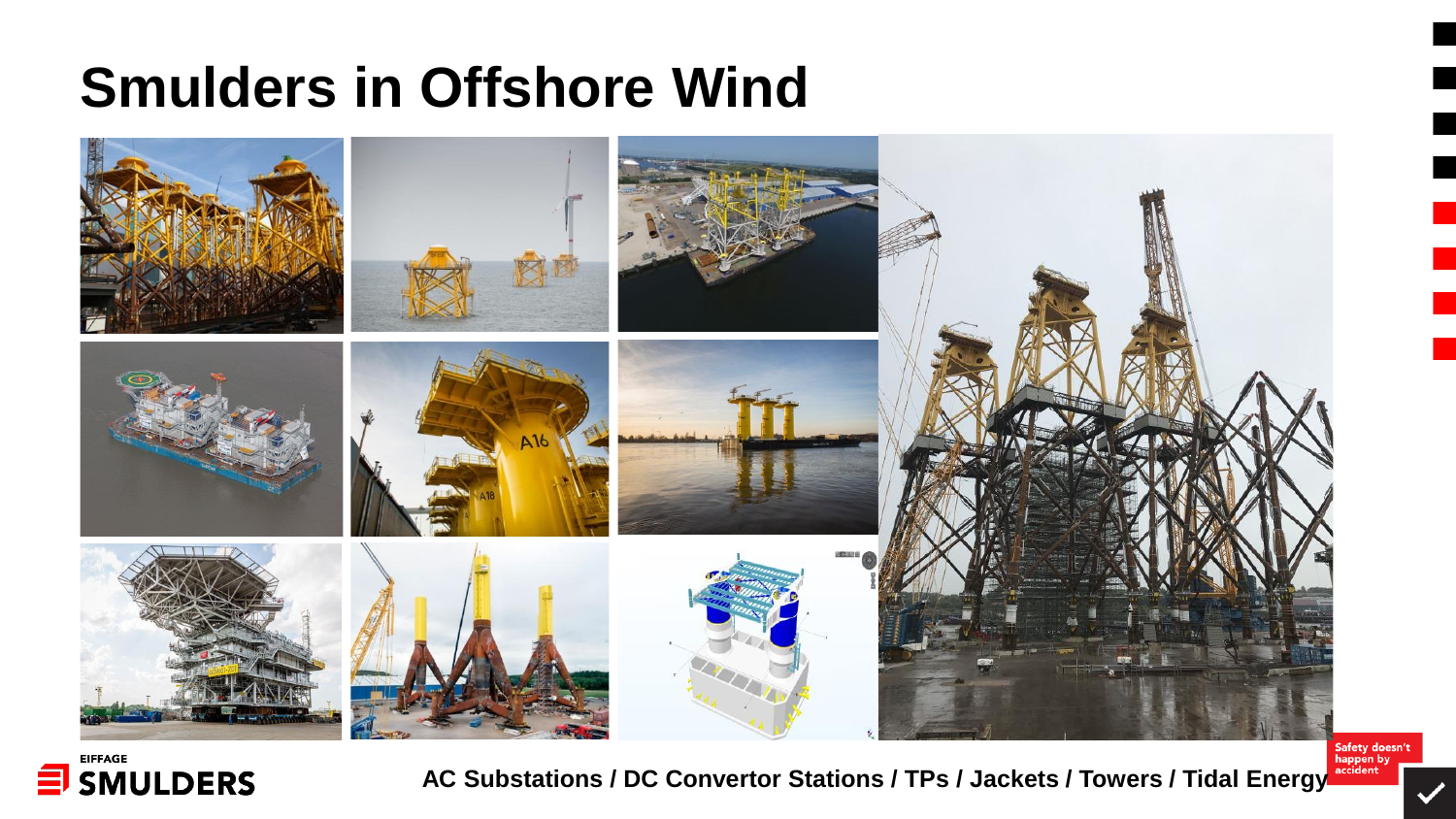## **Smulders | key figures 2021**





Safety doesn't<br>happen by<br>accident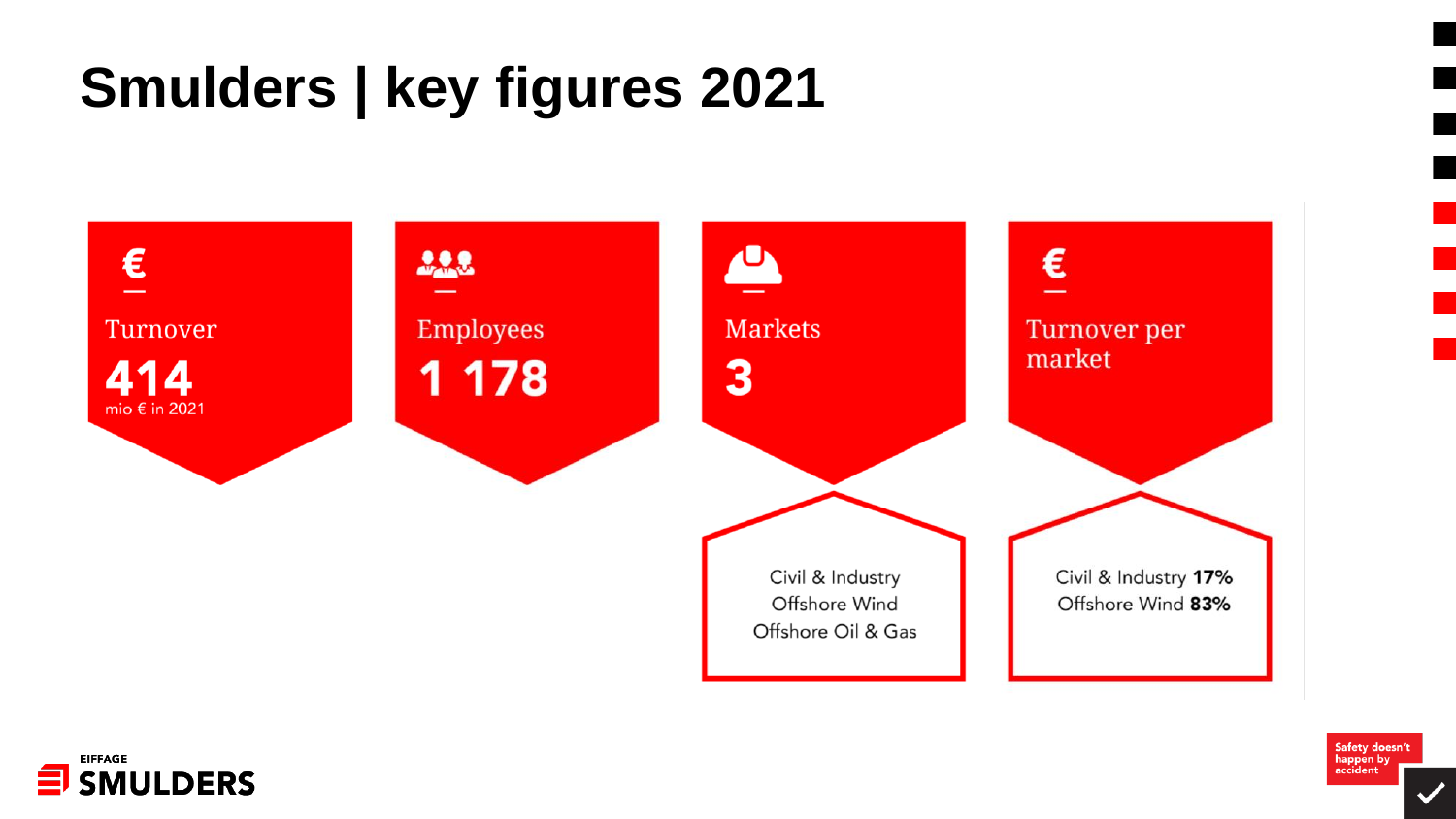## **Innovation: By Doing**

- $\checkmark$  Offshore Wind: >20 years innovation
- $\checkmark$  WTG's: 0,5 to 17MW
- $\checkmark$  OWF: 20 to 1200MW
- ✓ OWF HornsRev 1 versus OWF Dudgeon
- $\checkmark$  >35 projects: all different
- $\checkmark$  Offshore Wind: creeping innovation





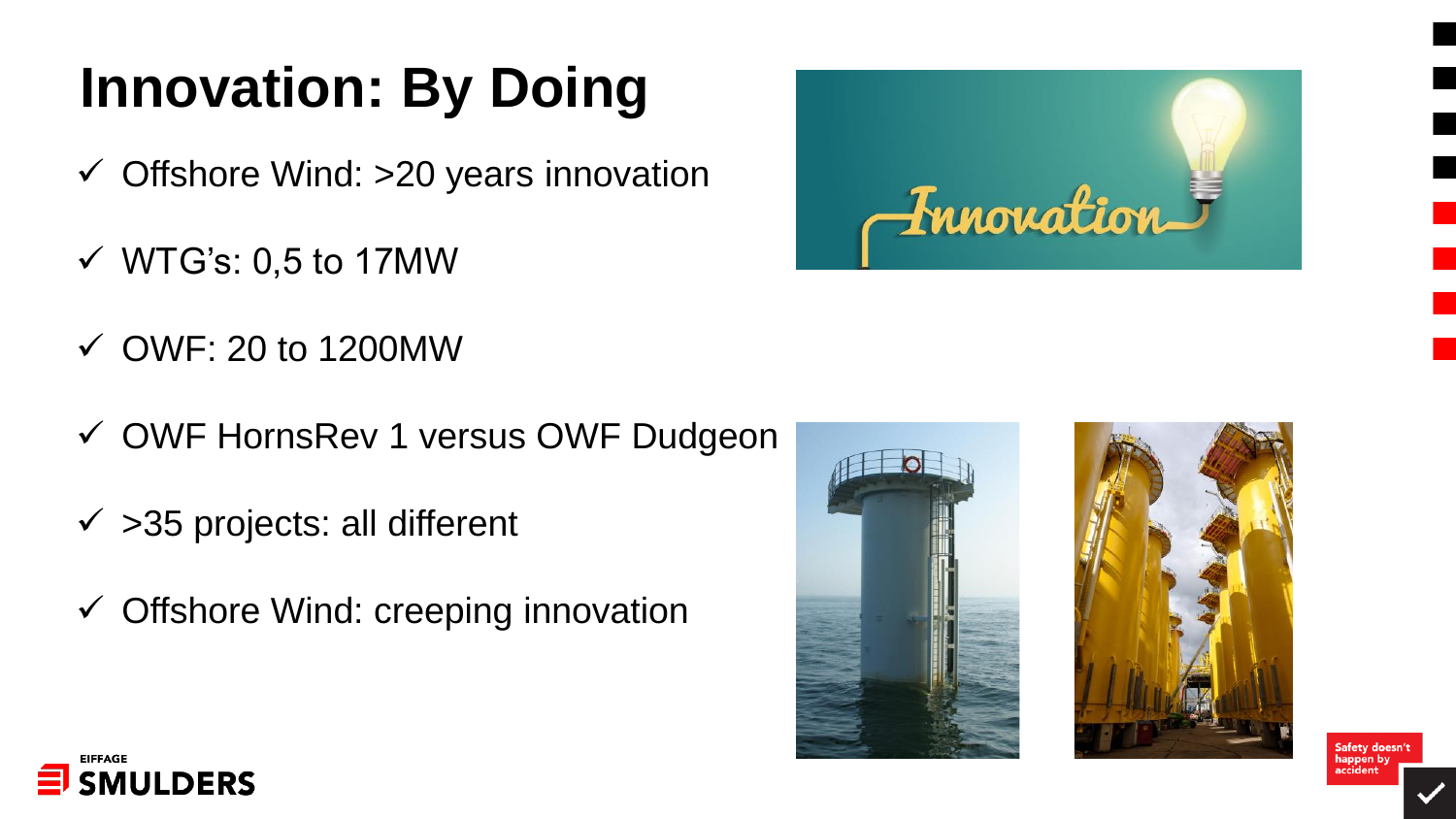## **Demand driven Innovation: how could it go wrong?**

- $\checkmark$  2010: >40 OEM's WTG Suppliers
- $\checkmark$  2022: only 3 OEM's left
- $\checkmark$  2012: Smulders builds a new fabrication hall for jackets
- $\checkmark$  2013: The hall is already too small; the market collapses
- $\checkmark$  2014: Eiffage needs to re-capitalize Smulders

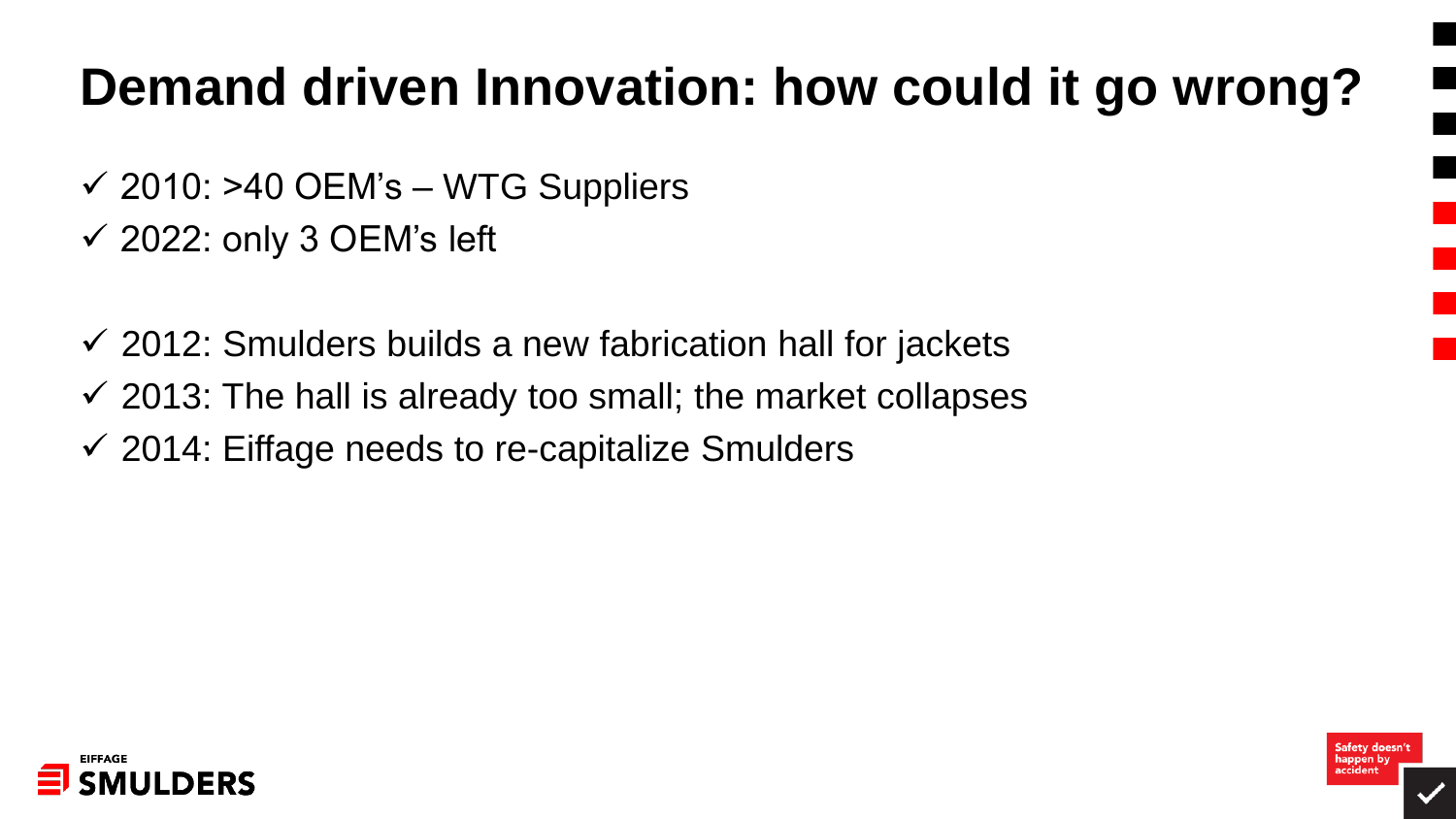#### **Innovation can totally reshape your organisation**

- ➢ Fabricator versus EPC-contractor
- $\triangleright$  E-cage versus nacelle
- $\triangleright$  High threshold limits new comers to enter the market





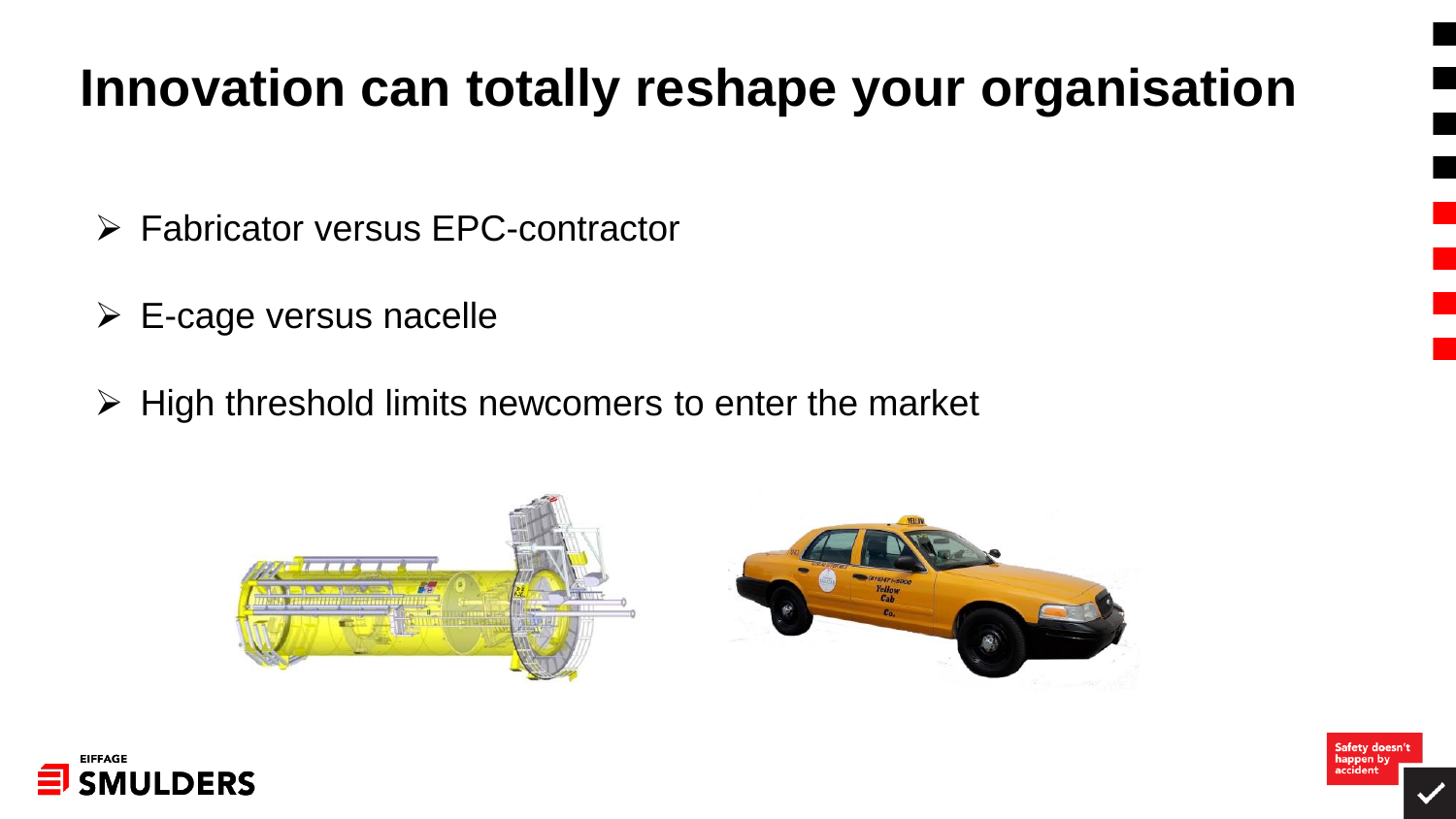## **Innovation: the Human Factor**

Some considerations:

- $\checkmark$  Doers' v/s Thinkers: well being of all your colleagues is important
- $\checkmark$  Stable organization v/s necessary change
- $\checkmark$  HR condition/War on Talent v/s volatility on the market
- $\checkmark$  Image v/s Results

 $\checkmark$  To attract new colleagues v/s secure know how and experience